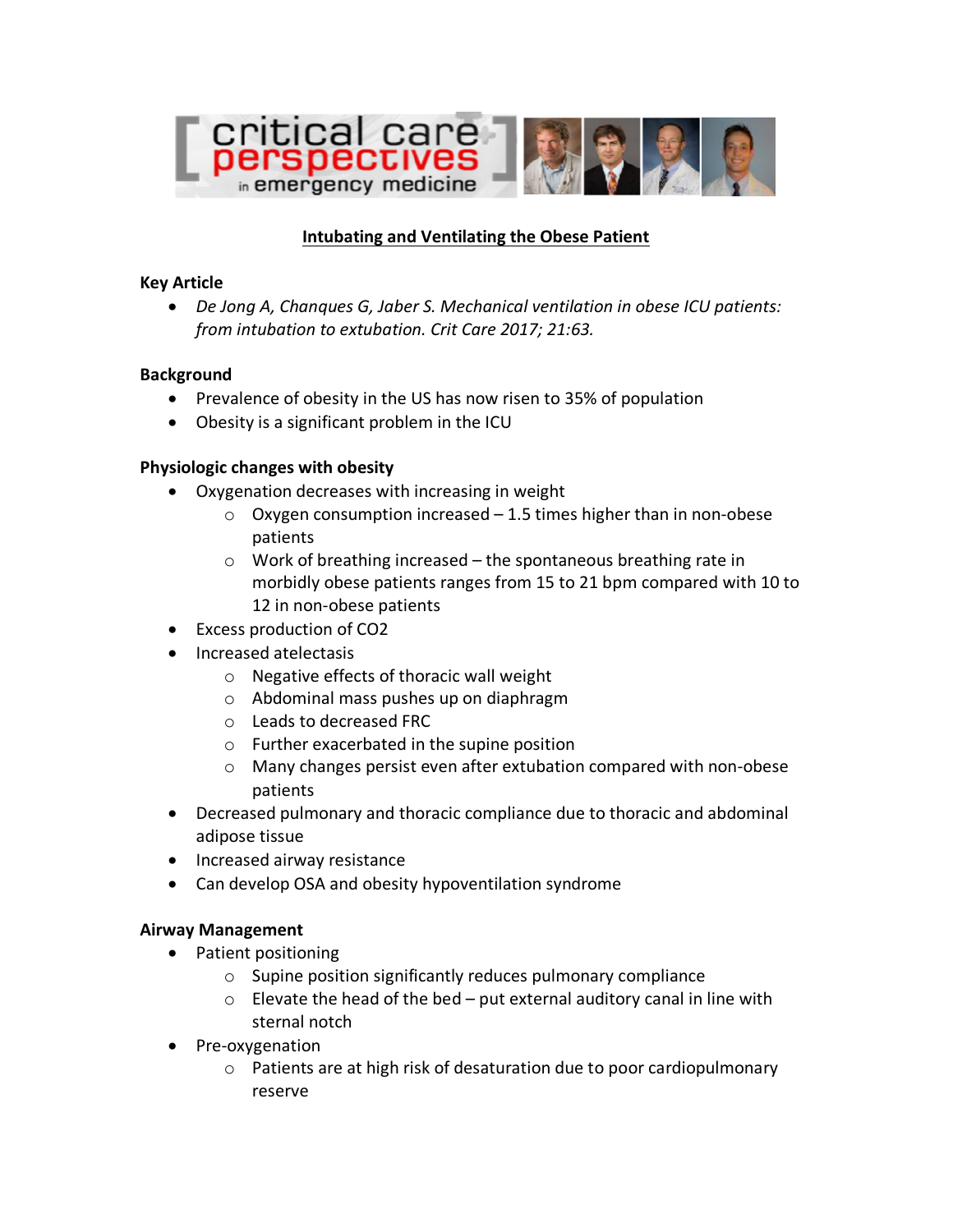- o Safe apnea time with facemask or NRB may be less than 1 minute!
- o NIV
	- Use a PEEP of 10 cm H2O during pre-oxygenation
	- Most beneficial when used for at least 5 minutes
- o HFNC
	- May be considered for pre-oxygenation or apneic oxygenation
- RSI
	- o Obesity is an independent risk factor for difficult intubation and BVM
	- o *Bhat R, et al. Analysis of rapid sequence intubation medication dosing in obese patients intubated in the ED. Am J Emerg Med. 2016*
		- Compare rates of inappropriate RSI medication dosing in obese and non-obese patients
		- Retrospective review of single center, urban, tertiary care, academic center
		- 440 patients: 29% obese
		- Used etomidate and succinylcholine as medications
		- Obese patients
			- More likely to be under dosed with succ (OR 63.7)
			- More likely to be under dosed with etomidate (OR 178.3)

### **Mechanical Ventilation**

- Mode
	- o No optimal mode of mechanical ventilation
	- o Some prefer pressure controlled mode
		- Decelerating flow may allow better distribution of flow in alveoli
		- However, if airway resistance increases or compliance decreases, tidal volume will decrease and lead to hypercapnia
		- Must monitor tidal volume, minute ventilation, and capnography
	- o Volume controlled mode
		- Carries the risk of increased pressure to provide desired tidal volume
		- Must monitor plateau pressure
- Tidal Volume
	- $\circ$  Lung protective tidal volumes 6 to 8 ml/kg IBW
	- o Based on height and not weight
	- o *Goyal M, et al. Body mass index is associated with inappropriate tidal volumes in adults intubated in the ED. Am J Emerg Med. 2016*
		- Retrospective study from single center, urban, academic ED
		- To determine if BMI is associated with inappropriate TV settings
		- § 517 patients
		- 21.7% had TV settings > 10 ml/kg IBW
		- Obese patients had higher odds of inappropriate settings
		- As BMI increased, tidal volume increased